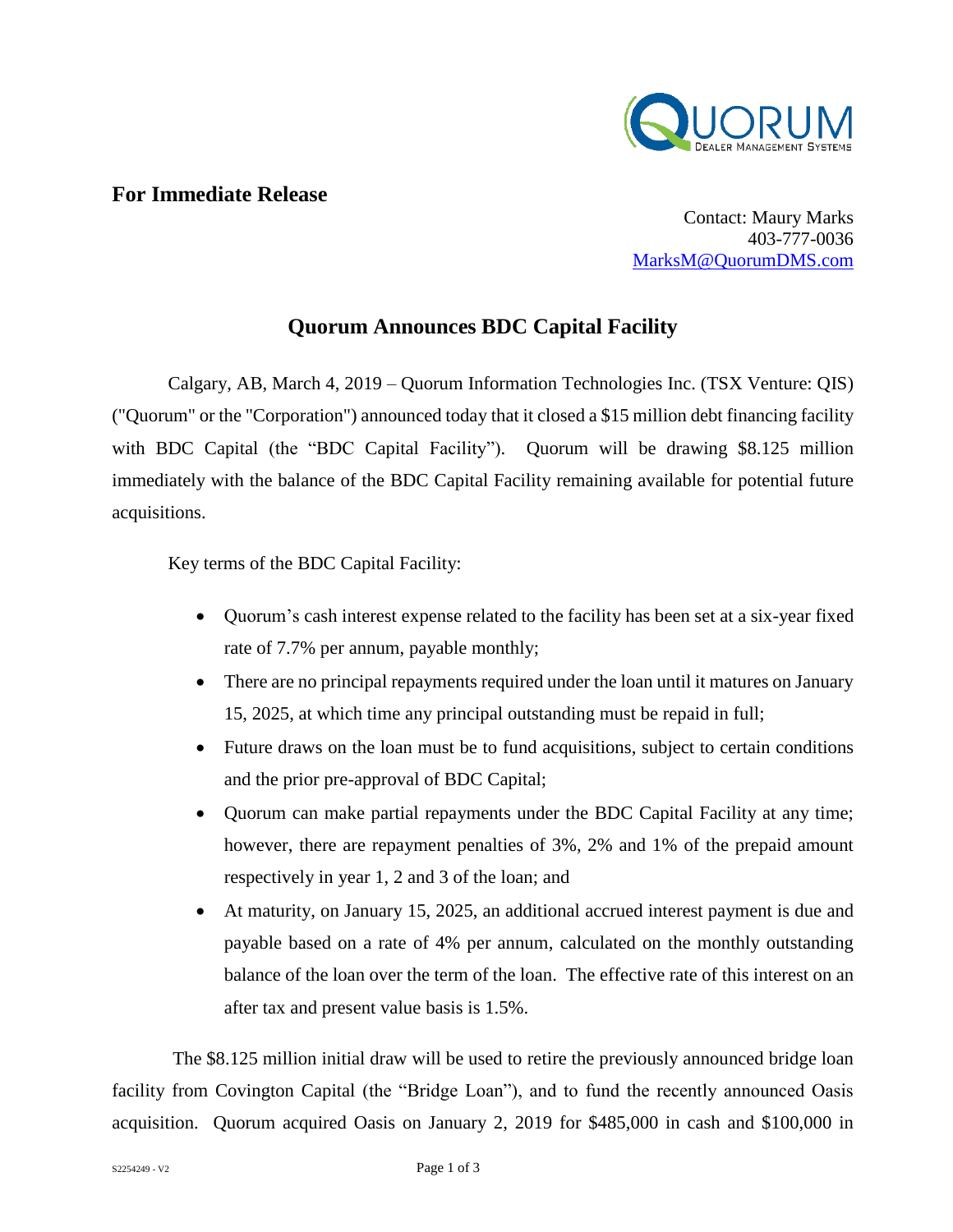Quorum shares as well as a \$600,000 cash two year additional compensation earn out provision. The Bridge Loan, with an interest rate of 0% for the first two months and 12% thereafter, was entered into as a temporary measure to fund the purchase of the previously announced DealerMine Inc. acquisition in late 2018.

Maury Marks, Quorum's President and CEO stated, "The new BDC Capital Facility allows us to retire the Covington Capital bridge loan with a longer-term, and more cost effective strategic facility. The BDC Capital Facility and our partnership with BDC Capital will provide significant financial flexibility to Quorum going forward to fund potential future acquisitions. Growth through acquisitions continues to be on our radar as we look to enhance shareholder value and returns. As always, we will continue to closely evaluate our balance sheet, and the funding requirements of any potential acquisition to prudently determine the correct mix of debt and equity required."

The Facility was arranged by Brian Whiteway, Director, Growth & Transition Capital, Newfoundland and Labrador, BDC Capital. "We are entering into a long-term, strategic partnership with Quorum by providing the company with flexible financing up front to enable future acquisitions while preserving much of its cash flow," said Whiteway. "We are very excited to partner with Quorum. We are confident that Quorum's management has the ability to execute on its growth plan and successfully integrate all of its acquisitions. We look forward to playing a role in their long term success"

## **About Quorum Information Technologies Inc.**

Quorum is a North American company focused on developing, marketing, implementing and supporting its portfolio of software and services for automotive dealerships that includes:

- XSELLERATOR<sup>TM</sup>, a Dealership Management System (DMS) that automates, integrates and streamlines key processes across departments in a dealership, and emphasizes revenue generation and customer satisfaction.
- DealerMine CRM, a sales and service Customer Relationship Management system and set of Business Development Center services that drives revenue into the critical sales and service departments in a dealership.
- Autovance, a sales desking system that increases sales department gross margins and improves customer satisfaction for dealerships.